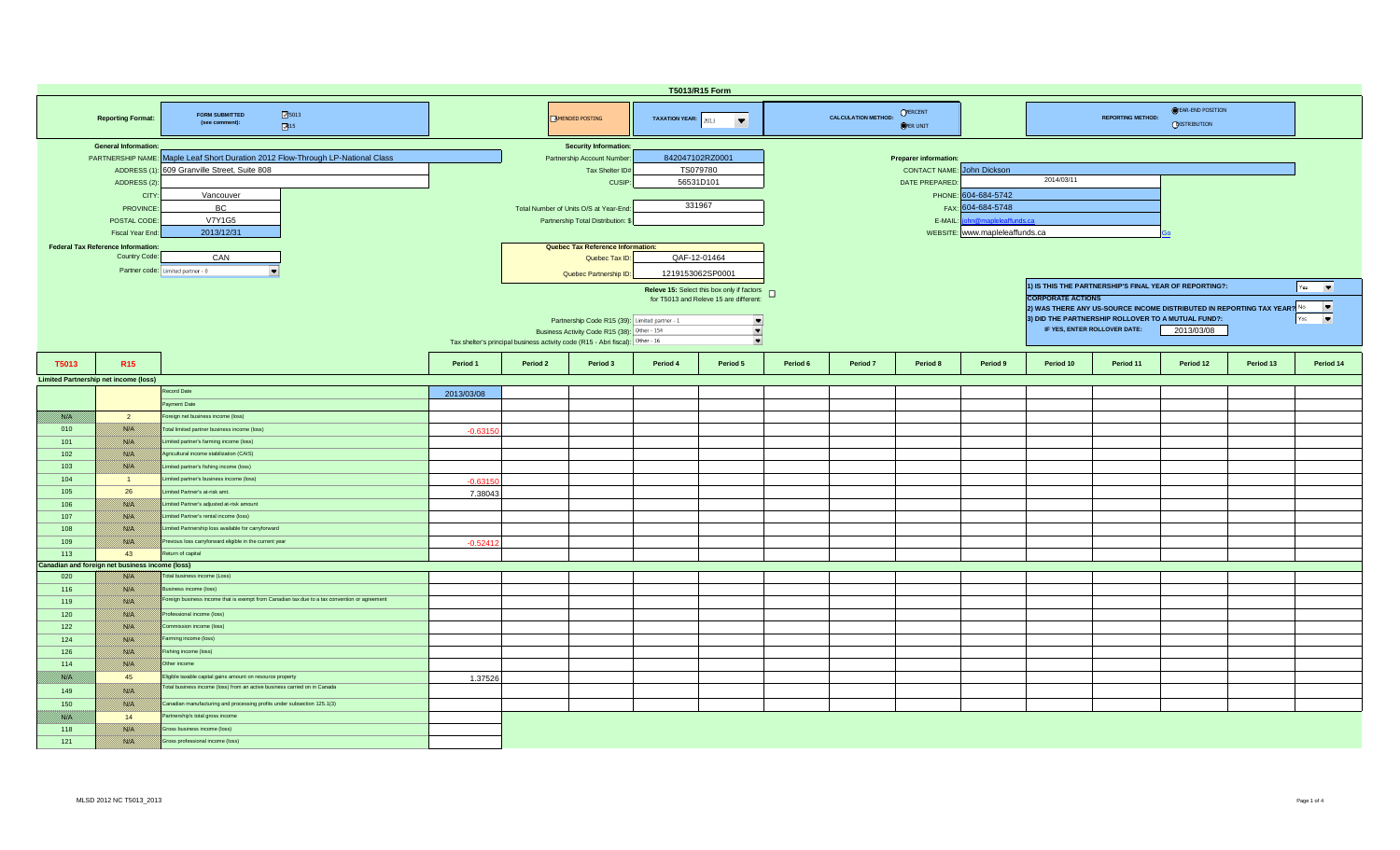| T5013                         | R <sub>15</sub>                                       |                                                                                                 | Period 1 | Period 2 | Period 3 | Period 4 | Period 5 | Period 6 | Period 7 | Period 8 | Period 9 | Period 10 | Period 11 | Period 12 | Period 13 | Period 14 |
|-------------------------------|-------------------------------------------------------|-------------------------------------------------------------------------------------------------|----------|----------|----------|----------|----------|----------|----------|----------|----------|-----------|-----------|-----------|-----------|-----------|
| 123                           | <b>BASE SE</b>                                        | Gross commission income (loss)                                                                  |          |          |          |          |          |          |          |          |          |           |           |           |           |           |
| 125                           | <b>BALLA</b>                                          | Gross farming income (loss)                                                                     |          |          |          |          |          |          |          |          |          |           |           |           |           |           |
| 127                           | <b>Barat</b>                                          | Gross fishing income (loss)                                                                     |          |          |          |          |          |          |          |          |          |           |           |           |           |           |
|                               |                                                       | >>> Canadian and foreign net business income (loss) - Jurisdiction Allocation                   |          |          |          |          |          |          |          |          |          |           |           |           |           |           |
| $\overline{\phantom{a}}$      |                                                       |                                                                                                 |          |          |          |          |          |          |          |          |          |           |           |           |           |           |
| $\blacktriangledown$          |                                                       |                                                                                                 |          |          |          |          |          |          |          |          |          |           |           |           |           |           |
| $\blacktriangledown$          |                                                       |                                                                                                 |          |          |          |          |          |          |          |          |          |           |           |           |           |           |
| $\overline{\phantom{a}}$      |                                                       |                                                                                                 |          |          |          |          |          |          |          |          |          |           |           |           |           |           |
| $\blacktriangledown$          |                                                       |                                                                                                 |          |          |          |          |          |          |          |          |          |           |           |           |           |           |
| $\overline{\phantom{a}}$      |                                                       |                                                                                                 |          |          |          |          |          |          |          |          |          |           |           |           |           |           |
| $\overline{\phantom{a}}$      |                                                       |                                                                                                 |          |          |          |          |          |          |          |          |          |           |           |           |           |           |
|                               | Canadian and foreign investments and carrying charges |                                                                                                 |          |          |          |          |          |          |          |          |          |           |           |           |           |           |
| 110                           | $\overline{\mathbf{3}}$                               | Canadian and foreign net rental income (loss)                                                   |          |          |          |          |          |          |          |          |          |           |           |           |           |           |
| 111                           | $\overline{4}$                                        | Foreign net rental income (loss)                                                                |          |          |          |          |          |          |          |          |          |           |           |           |           |           |
| 112                           | <u>mariti</u>                                         | Foreign net rental income that is exempt from Canadian tax due to a tax convention or agreement |          |          |          |          |          |          |          |          |          |           |           |           |           |           |
| 117                           | nsis K                                                | Gross Canadian and foreign rental income                                                        |          |          |          |          |          |          |          |          |          |           |           |           |           |           |
| 128                           | $\overline{7}$                                        | Interest from Canadian sources                                                                  |          |          |          |          |          |          |          |          |          |           |           |           |           |           |
| 146                           | $\overline{7}$                                        | Other investment income                                                                         |          |          |          |          |          |          |          |          |          |           |           |           |           |           |
| 129                           | 6 <b>B</b>                                            | Actual amount of dividends (other than eligible dividends)                                      |          |          |          |          |          |          |          |          |          |           |           |           |           |           |
| 132                           | 6A                                                    | Actual amount of eligible dividends                                                             |          |          |          |          |          |          |          |          |          |           |           |           |           |           |
| 135                           | 8                                                     | Foreign dividend and interest income                                                            |          |          |          |          |          |          |          |          |          |           |           |           |           |           |
| 137                           | 13                                                    | <b>Business investment loss</b>                                                                 |          |          |          |          |          |          |          |          |          |           |           |           |           |           |
| 145                           | 15B                                                   | Dividend rental arrangement compensation payments                                               |          |          |          |          |          |          |          |          |          |           |           |           |           |           |
| 210                           | 15A                                                   | Total carrying charges                                                                          |          |          |          |          |          |          |          |          |          |           |           |           |           |           |
|                               |                                                       | >>> Canadian and foreign investments and carrying charges - Jurisdiction allocation             |          |          |          |          |          |          |          |          |          |           |           |           |           |           |
| $\blacktriangledown$          |                                                       |                                                                                                 |          |          |          |          |          |          |          |          |          |           |           |           |           |           |
| $\overline{\phantom{a}}$      |                                                       |                                                                                                 |          |          |          |          |          |          |          |          |          |           |           |           |           |           |
| $\blacktriangledown$          |                                                       |                                                                                                 |          |          |          |          |          |          |          |          |          |           |           |           |           |           |
| $\blacktriangledown$          |                                                       |                                                                                                 |          |          |          |          |          |          |          |          |          |           |           |           |           |           |
| $\blacktriangledown$          |                                                       |                                                                                                 |          |          |          |          |          |          |          |          |          |           |           |           |           |           |
| $\blacktriangledown$          |                                                       |                                                                                                 |          |          |          |          |          |          |          |          |          |           |           |           |           |           |
| Other amounts and information |                                                       |                                                                                                 |          |          |          |          |          |          |          |          |          |           |           |           |           |           |
| 030                           | <u> Karatik I</u>                                     | Total capital gain (loss)                                                                       |          |          |          |          |          |          |          |          |          |           |           |           |           |           |
| 151                           | 10                                                    | Capital gains (losses) [R15: used to calculate the deduction]                                   |          |          |          |          |          |          |          |          |          |           |           |           |           |           |
| 151                           | 12                                                    | Capital gains (losses) [R15: not used to calculate the deduction]                               | 7.39351  |          |          |          |          |          |          |          |          |           |           |           |           |           |
| 159                           | 11                                                    | Capital gains reserve                                                                           |          |          |          |          |          |          |          |          |          |           |           |           |           |           |
| 040                           | 5 <sup>5</sup>                                        | Capital cost allowance                                                                          |          |          |          |          |          |          |          |          |          |           |           |           |           |           |
| <b>BARA</b>                   | 9                                                     | Patronage dividends from a cooperative                                                          |          |          |          |          |          |          |          |          |          |           |           |           |           |           |
| <b>BARA</b>                   | 16                                                    | Quebec income tax withheld at source                                                            |          |          |          |          |          |          |          |          |          |           |           |           |           |           |
| <b>BARA</b>                   | 34                                                    | R15: Exploration expenses - Northern Quebec                                                     |          |          |          |          |          |          |          |          |          |           |           |           |           |           |
| <b>BARA</b>                   | 21B                                                   | nvestment tax credit (R15 only: Other Property)                                                 |          |          |          |          |          |          |          |          |          |           |           |           |           |           |
| BAS E                         | 24A                                                   | Member Corp's share of debt                                                                     |          |          |          |          |          |          |          |          |          |           |           |           |           |           |
| <b>BARA</b>                   | 24B                                                   | Member Corp's share of qualified property                                                       |          |          |          |          |          |          |          |          |          |           |           |           |           |           |
| BAS E                         | <b>24C</b>                                            | Member Corp's share of total assets                                                             |          |          |          |          |          |          |          |          |          |           |           |           |           |           |
| <u> Karati I</u>              | 27                                                    | Limited Partnership Loss                                                                        |          |          |          |          |          |          |          |          |          |           |           |           |           |           |
| BAS E                         | 32                                                    | Exploration exp. Incurred in Quebec                                                             |          |          |          |          |          |          |          |          |          |           |           |           |           |           |
| <b>BARA</b>                   | 33                                                    | Surface mining/oil&gas exploration exp. in Quebec                                               |          |          |          |          |          |          |          |          |          |           |           |           |           |           |
| <b>BARA</b>                   | 35-28                                                 | Amt. Of assistance corresponding to exp. Reported in 28 on R15                                  |          |          |          |          |          |          |          |          |          |           |           |           |           |           |
| <b>BARA</b>                   | 35-29                                                 | Amt. Of assistance corresponding to exp. Reported in 30 on R15                                  |          |          |          |          |          |          |          |          |          |           |           |           |           |           |
| <b>BARA</b>                   | 35-30                                                 | Amt. Of assistance corresponding to exp. Reported in 32 on R15                                  |          |          |          |          |          |          |          |          |          |           |           |           |           |           |
| BAS E                         | $35-32$                                               | Amt. Of assistance corresponding to exp. Reported in 33 on R15                                  |          |          |          |          |          |          |          |          |          |           |           |           |           |           |
| <b>BARA</b>                   | 35-33                                                 | Amt. Of assistance corresponding to exp. Reported in 33 on R15                                  |          |          |          |          |          |          |          |          |          |           |           |           |           |           |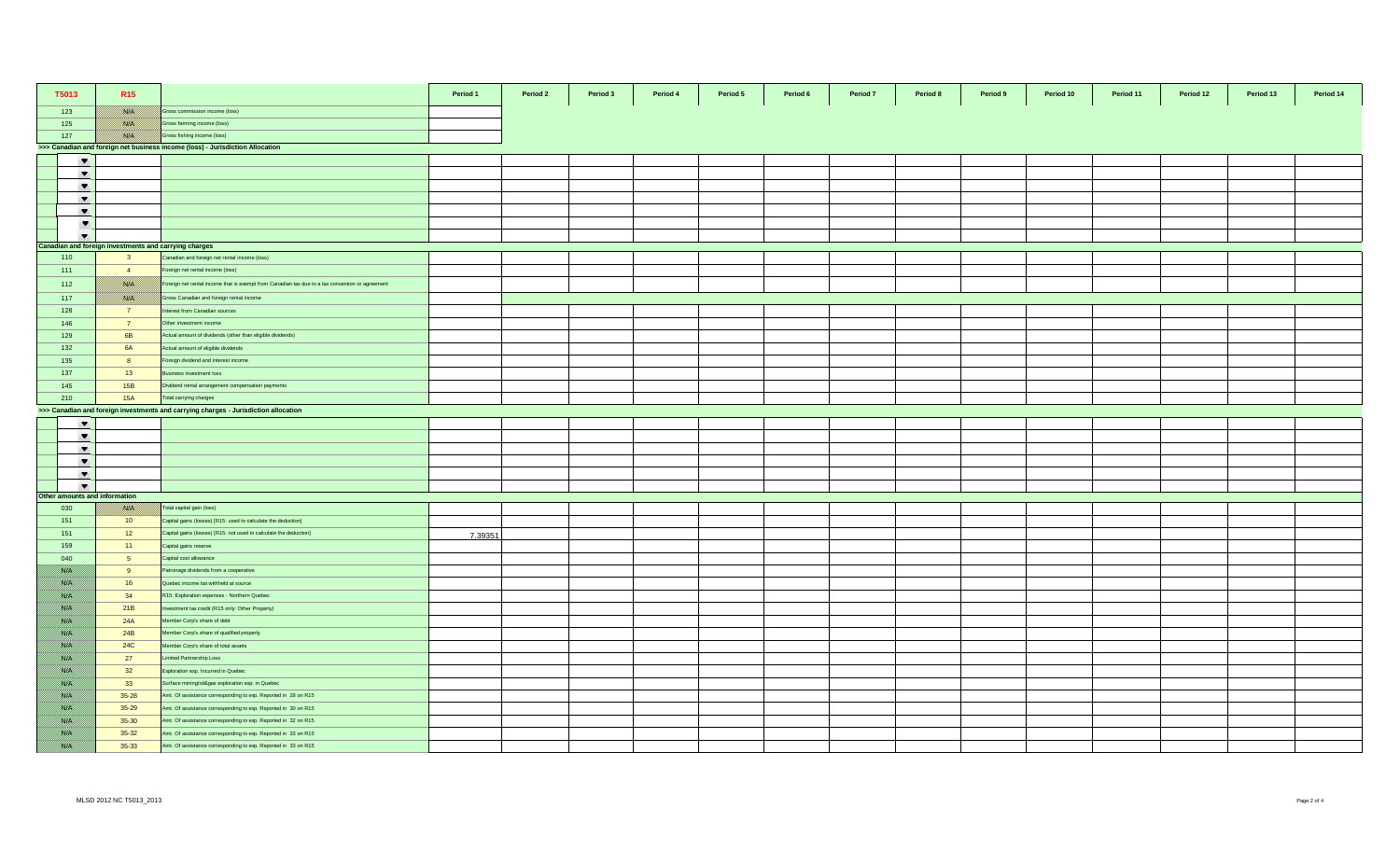| T5013                                                       | R <sub>15</sub>  |                                                                         | Period 1 | Period 2 | Period 3 | Period 4 | Period 5 | Period 6 | Period 7 | Period 8 | Period 9 | Period 10 | Period 11 | Period 12 | Period 13 | Period 14 |
|-------------------------------------------------------------|------------------|-------------------------------------------------------------------------|----------|----------|----------|----------|----------|----------|----------|----------|----------|-----------|-----------|-----------|-----------|-----------|
| <u> Birlik İ</u>                                            | 35-34            | Research amt. of assistance corresponding to exp. Reported in 34 on R15 |          |          |          |          |          |          |          |          |          |           |           |           |           |           |
| <b>BARA</b>                                                 | 42               | Percentage of business carried on in Quebec by the partnership          |          |          |          |          |          |          |          |          |          |           |           |           |           |           |
| 171                                                         | 17               | Foreign tax paid on non-business income                                 |          |          |          |          |          |          |          |          |          |           |           |           |           |           |
| 172                                                         | 18               | Foreign tax paid on business income                                     |          |          |          |          |          |          |          |          |          |           |           |           |           |           |
| 173                                                         | 28               | Cdn Exploration Expenses (CEE)                                          |          |          |          |          |          |          |          |          |          |           |           |           |           |           |
| 174                                                         | 29               | Cdn Development expenses (CDE)                                          |          |          |          |          |          |          |          |          |          |           |           |           |           |           |
| 175                                                         | 30               | Cdn Oil and gas property exp (COPGE)                                    |          |          |          |          |          |          |          |          |          |           |           |           |           |           |
| 176                                                         | 31               | Foreign exploration and development expenses (FEDE)                     |          |          |          |          |          |          |          |          |          |           |           |           |           |           |
| 182                                                         | 19               | Eligible amount of charitable donations                                 |          |          |          |          |          |          |          |          |          |           |           |           |           |           |
| 183                                                         | 20               | Eligible amount of cultural and ecological gifts                        |          |          |          |          |          |          |          |          |          |           |           |           |           |           |
| >>> Other amounts and information - Jurisdiction allocation |                  |                                                                         |          |          |          |          |          |          |          |          |          |           |           |           |           |           |
| $\overline{\phantom{a}}$                                    |                  |                                                                         |          |          |          |          |          |          |          |          |          |           |           |           |           |           |
|                                                             |                  |                                                                         |          |          |          |          |          |          |          |          |          |           |           |           |           |           |
| $\overline{\phantom{a}}$                                    |                  |                                                                         |          |          |          |          |          |          |          |          |          |           |           |           |           |           |
|                                                             |                  |                                                                         |          |          |          |          |          |          |          |          |          |           |           |           |           |           |
| $\overline{\phantom{a}}$                                    |                  |                                                                         |          |          |          |          |          |          |          |          |          |           |           |           |           |           |
| $\overline{\phantom{a}}$                                    |                  |                                                                         |          |          |          |          |          |          |          |          |          |           |           |           |           |           |
| $\overline{\phantom{a}}$                                    |                  |                                                                         |          |          |          |          |          |          |          |          |          |           |           |           |           |           |
| $\overline{\phantom{a}}$                                    |                  |                                                                         |          |          |          |          |          |          |          |          |          |           |           |           |           |           |
|                                                             |                  |                                                                         |          |          |          |          |          |          |          |          |          |           |           |           |           |           |
| $\overline{\phantom{a}}$                                    |                  |                                                                         |          |          |          |          |          |          |          |          |          |           |           |           |           |           |
| $\overline{\phantom{a}}$                                    |                  |                                                                         |          |          |          |          |          |          |          |          |          |           |           |           |           |           |
| $\overline{\phantom{a}}$                                    |                  |                                                                         |          |          |          |          |          |          |          |          |          |           |           |           |           |           |
|                                                             |                  | Renounced Canadian exploration and development expenses                 |          |          |          |          |          |          |          |          |          |           |           |           |           |           |
| 190                                                         | 60               | Cdn exploration expense - renunciation                                  |          |          |          |          |          |          |          |          |          |           |           |           |           |           |
| 191                                                         | 61               | Cdn development expense - renunciation                                  |          |          |          |          |          |          |          |          |          |           |           |           |           |           |
| 192                                                         | <b>BAY</b>       | Cdn exploration expense - assistance                                    |          |          |          |          |          |          |          |          |          |           |           |           |           |           |
| 193                                                         | <u> British</u>  | Cdn development expense - assistance                                    |          |          |          |          |          |          |          |          |          |           |           |           |           |           |
| 196                                                         | <b>BAY</b>       | Reduction - Portion subject int. free                                   |          |          |          |          |          |          |          |          |          |           |           |           |           |           |
| 194                                                         | <b>BARA</b>      | Amount - Exp qualifying for ITC                                         |          |          |          |          |          |          |          |          |          |           |           |           |           |           |
| 195                                                         | <u> Birthist</u> | Amount - Portion subject int. free                                      |          |          |          |          |          |          |          |          |          |           |           |           |           |           |
| 197                                                         | <b>BARA</b>      | BC - Expenses - Tax Credit                                              |          |          |          |          |          |          |          |          |          |           |           |           |           |           |
| 198                                                         | <u> Birthist</u> | SK - Expenses - Tax Credit                                              |          |          |          |          |          |          |          |          |          |           |           |           |           |           |
| 199                                                         | <b>BAYA</b>      | MB - Expenses - Tax Credit                                              |          |          |          |          |          |          |          |          |          |           |           |           |           |           |
| 200                                                         | <u>mari i</u>    | ON - Expenses - Tax Credit                                              |          |          |          |          |          |          |          |          |          |           |           |           |           |           |
| <u> Birth</u>                                               | 62               | Quebec Exploration Expense                                              |          |          |          |          |          |          |          |          |          |           |           |           |           |           |
| 1889 EU                                                     | 63               | Quebec surface mining exploration or oil and gas exploration expenses   |          |          |          |          |          |          |          |          |          |           |           |           |           |           |
| <u> Biske</u>                                               | 64               | Exploration expenses - Northern Quebec                                  |          |          |          |          |          |          |          |          |          |           |           |           |           |           |
| 1889 EU                                                     | 65               | Security issues expenses                                                |          |          |          |          |          |          |          |          |          |           |           |           |           |           |
| 788 E.                                                      | 66-60            | Amt. of assistance corresponding to exp. reported in 60                 |          |          |          |          |          |          |          |          |          |           |           |           |           |           |
| <b>Birth</b>                                                | 66-61            | Amt. of assistance corresponding to exp. reported in 61                 |          |          |          |          |          |          |          |          |          |           |           |           |           |           |
| <u> Birth</u>                                               | 66-62            | Amt. of assistance corresponding to exp. reported in 62                 |          |          |          |          |          |          |          |          |          |           |           |           |           |           |
| <u> Issael I</u>                                            | 66-63            | Amt. of assistance corresponding to exp. reported in 63                 |          |          |          |          |          |          |          |          |          |           |           |           |           |           |
| <b>BASIC</b>                                                | 66-64            | Amt. of assistance corresponding to exp. reported in 64                 |          |          |          |          |          |          |          |          |          |           |           |           |           |           |
| <b>Tax Shelter Information</b>                              |                  |                                                                         |          |          |          |          |          |          |          |          |          |           |           |           |           |           |
| 201                                                         | 50               | Number of units acquired                                                |          |          |          |          |          |          |          |          |          |           |           |           |           |           |
| 202                                                         | 51               | Cost per unit                                                           | 25,00000 |          |          |          |          |          |          |          |          |           |           |           |           |           |
| 203                                                         | 52               | Total cost of units                                                     |          |          |          |          |          |          |          |          |          |           |           |           |           |           |